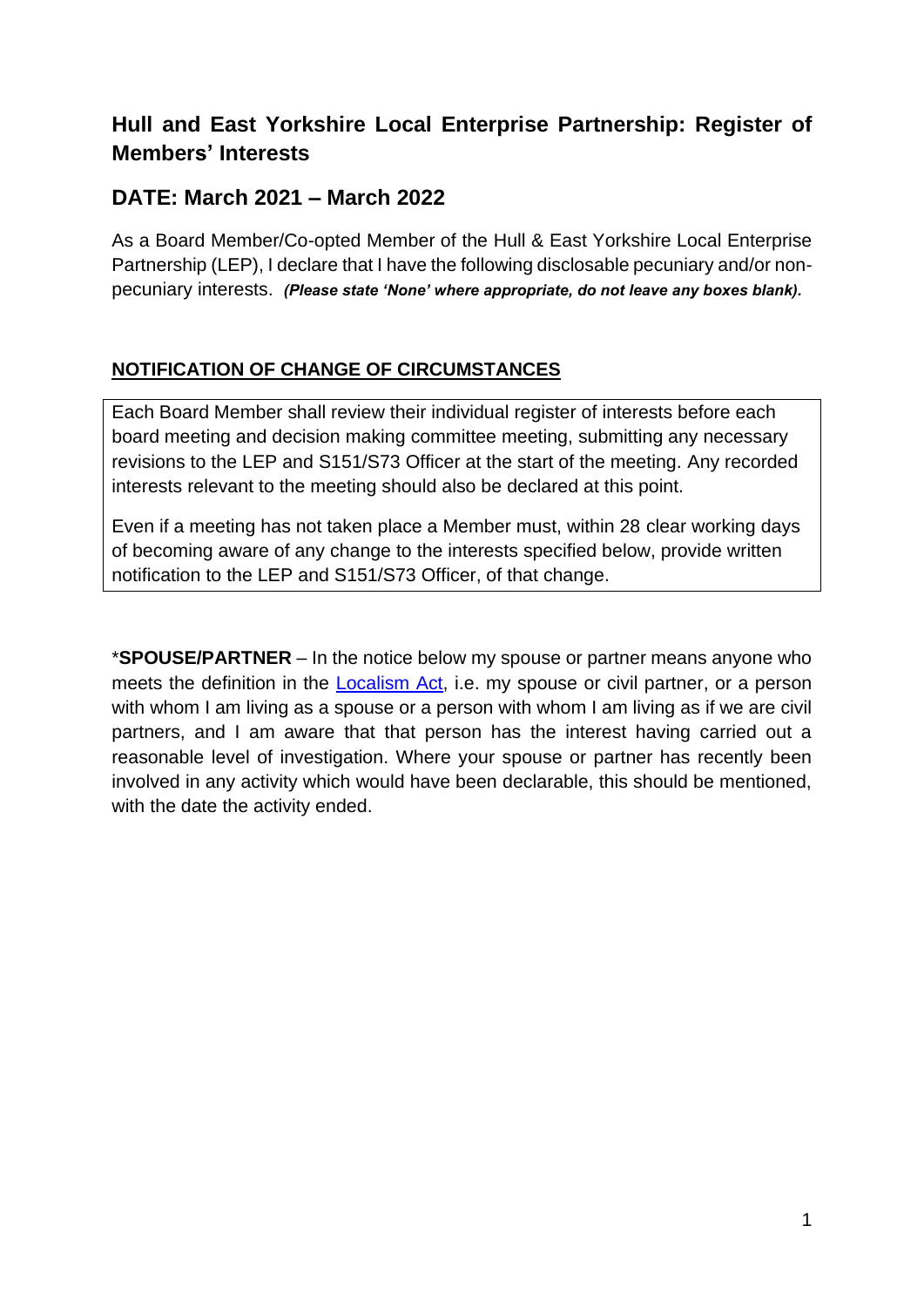| <b>SECTION 1</b> | ANY EMPLOYMENT, OFFICE, TRADE,<br><b>PROFESSION OR VOCATION</b><br><b>CARRIED ON FOR PROFIT OR GAIN</b>                                                             | <b>Member</b><br>(and/or Spouse/Partner where |
|------------------|---------------------------------------------------------------------------------------------------------------------------------------------------------------------|-----------------------------------------------|
|                  |                                                                                                                                                                     | applicable)                                   |
| 1.1              | Name of:                                                                                                                                                            |                                               |
|                  | your employer(s)<br>$\circ$                                                                                                                                         | Probe (Hull) Ltd                              |
|                  | any business carried on by you<br>$\circ$                                                                                                                           | None                                          |
|                  | any other role in which you receive<br>$\circ$<br>remuneration(this<br>includes<br>remunerated<br>roles<br>such<br>as<br>councillors).                              | None                                          |
| 1.2              | Description of employment or business<br>activity.                                                                                                                  |                                               |
| 1.3              | The name of any firm in which you are a<br>partner.                                                                                                                 | None                                          |
| 1.4              | The name of any company for which you<br>are a remunerated director.                                                                                                | None                                          |
| <b>SECTION 2</b> | <b>SPONSORSHIP</b>                                                                                                                                                  | <b>MYSELF</b>                                 |
|                  |                                                                                                                                                                     | (and/or Spouse/Partner where<br>applicable)   |
| 2.1              | Any financial benefit obtained (other than<br>from the LEP) which is paid as a result of<br>carrying out duties as a Member.                                        | None                                          |
|                  | This includes any payment or financial<br>benefit from a Trade Union within the<br>meaning of the Trade Union and Labour<br>Relations (Consolidation) Act 1992 (a). |                                               |
| <b>SECTION 3</b> | <b>CONTRACTS</b>                                                                                                                                                    | <b>MYSELF</b>                                 |
|                  |                                                                                                                                                                     | (and/or Spouse/Partner where<br>applicable)   |
|                  | Any contract for goods, works or services<br>with the LEP which has not been fully                                                                                  | None                                          |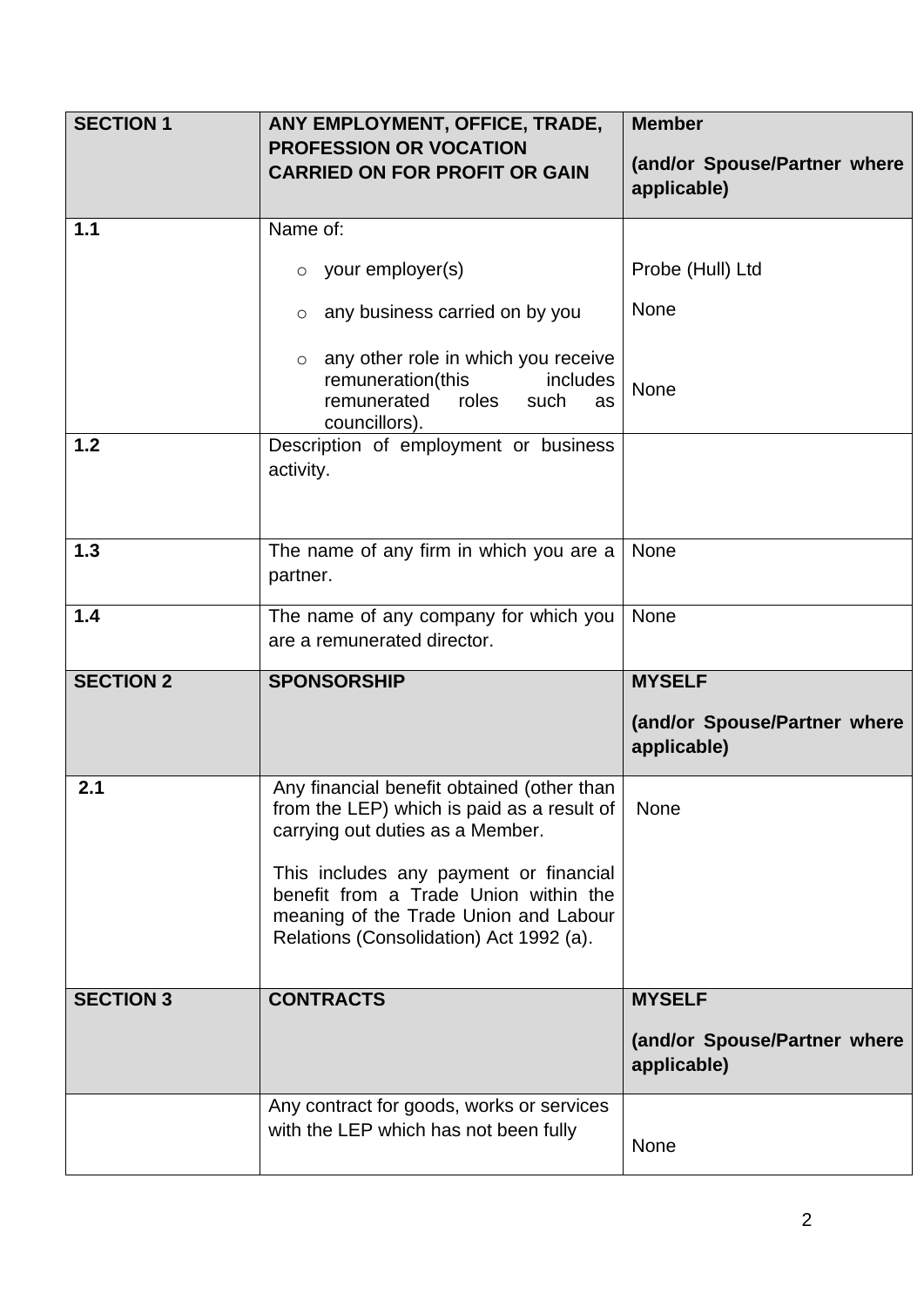|                  | discharged by any organisation named at<br>1.1.                                                                                                                                                                                                                                                                                     |                                                                                                                                                                                                                   |
|------------------|-------------------------------------------------------------------------------------------------------------------------------------------------------------------------------------------------------------------------------------------------------------------------------------------------------------------------------------|-------------------------------------------------------------------------------------------------------------------------------------------------------------------------------------------------------------------|
|                  | Any contract for goods, works or services<br>entered into by any organisation named<br>at 1.1 where either party is likely to have<br>a commercial interest in the outcome of<br>business being decided by the LEP.                                                                                                                 | None                                                                                                                                                                                                              |
| <b>SECTION 4</b> | <b>LAND OR PROPERTY</b>                                                                                                                                                                                                                                                                                                             | <b>MYSELF</b>                                                                                                                                                                                                     |
|                  |                                                                                                                                                                                                                                                                                                                                     | (and/or Spouse/Partner where<br>applicable)                                                                                                                                                                       |
|                  | Any interest you or any organisation<br>listed at 1.1 may have in land or property<br>which is likely to be affected by a<br>decision made by the LEP.<br>This would include, within the area of the                                                                                                                                |                                                                                                                                                                                                                   |
|                  | LEP:<br>Any interest in any land in the LEP<br>$\circ$<br>areas, including your place(s) of<br>residency<br>Any tenancy where the landlord is<br>$\circ$<br>the LEP and the tenant is a body in<br>which the relevant person has an<br>interest<br>Any licence for a month or longer to<br>$\circ$<br>occupy land owned by the LEP. | HU9 (Probe premises) KHCC<br>HU8 (Probe premises) KHCC<br>HU8 (Flats owned by Probe)<br><b>KHCC</b><br>HU3 (Flats owned by Probe)<br><b>KHCC</b><br>HU9 (x 3 houses leased from<br>KHCC, Let to tenants by Probe) |
|                  | For property interests, please state the<br>first part of the postcode and the Local<br>Authority where the property resides. If<br>you own/lease more than one property in<br>a single postcode area, please state this.                                                                                                           | YO25 (Residence) ERYC                                                                                                                                                                                             |
| <b>SECTION 5</b> | <b>SECURITIES</b>                                                                                                                                                                                                                                                                                                                   | <b>MYSELF</b><br>(and/or Spouse/Partner where<br>applicable)                                                                                                                                                      |
| 5.1              | securities<br>of<br>interest<br>in<br>Any<br>an<br>organisation under 1.1 where:-                                                                                                                                                                                                                                                   | None                                                                                                                                                                                                              |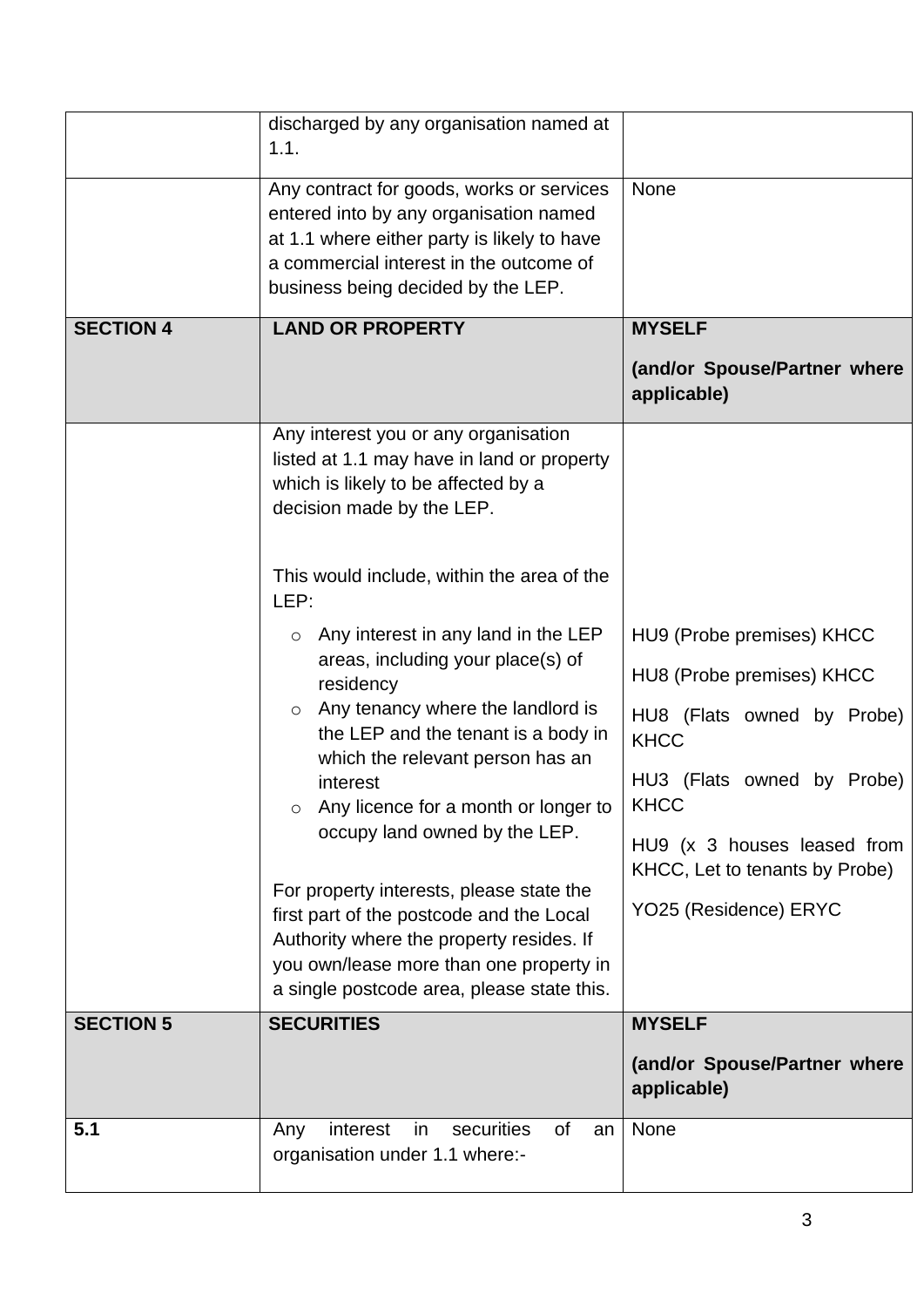|                  | (a)                                    | that body (to my knowledge) has a            |                              |
|------------------|----------------------------------------|----------------------------------------------|------------------------------|
|                  |                                        | place of business or land in the             |                              |
|                  |                                        | area of the LEP; and                         |                              |
|                  |                                        |                                              |                              |
|                  |                                        |                                              |                              |
|                  | (b)                                    | $either -$                                   |                              |
|                  |                                        | (i) the total nominal value of the           |                              |
|                  |                                        | securities exceeds £25,000 or one            |                              |
|                  |                                        | hundredth of the total issued share          |                              |
|                  |                                        | capital of that body; or                     |                              |
|                  |                                        | (ii) if the share capital of that body is of |                              |
|                  |                                        | more than one class, the total               |                              |
|                  |                                        | nominal value of the shares of any           |                              |
|                  |                                        | one class in which has an interest           |                              |
|                  |                                        |                                              |                              |
|                  |                                        | exceeds one hundredth of the total           |                              |
|                  |                                        | issued share capital of that class.          |                              |
| <b>SECTION 6</b> |                                        | <b>GIFTS AND HOSPITALITY</b>                 | <b>MYSELF</b>                |
|                  |                                        |                                              | (and/or Spouse/Partner where |
|                  |                                        |                                              |                              |
|                  |                                        |                                              | applicable)                  |
|                  |                                        | Any gifts and/or hospitality received as a   | <b>None</b>                  |
|                  | result of membership of the LEP (above |                                              |                              |
|                  |                                        | the value of £50).                           |                              |
|                  |                                        |                                              |                              |

## **OTHER INTERESTS**

#### **Membership of Organisations**

I am a member of, or I am in a position of general control, a trustee of, or participate in the management of:

1. Any body to which I have been appointed or nominated by the LEP:

**None** 

2. Any body exercising functions of a public nature (eg school governing body or another LEP):

None (except see 6 below)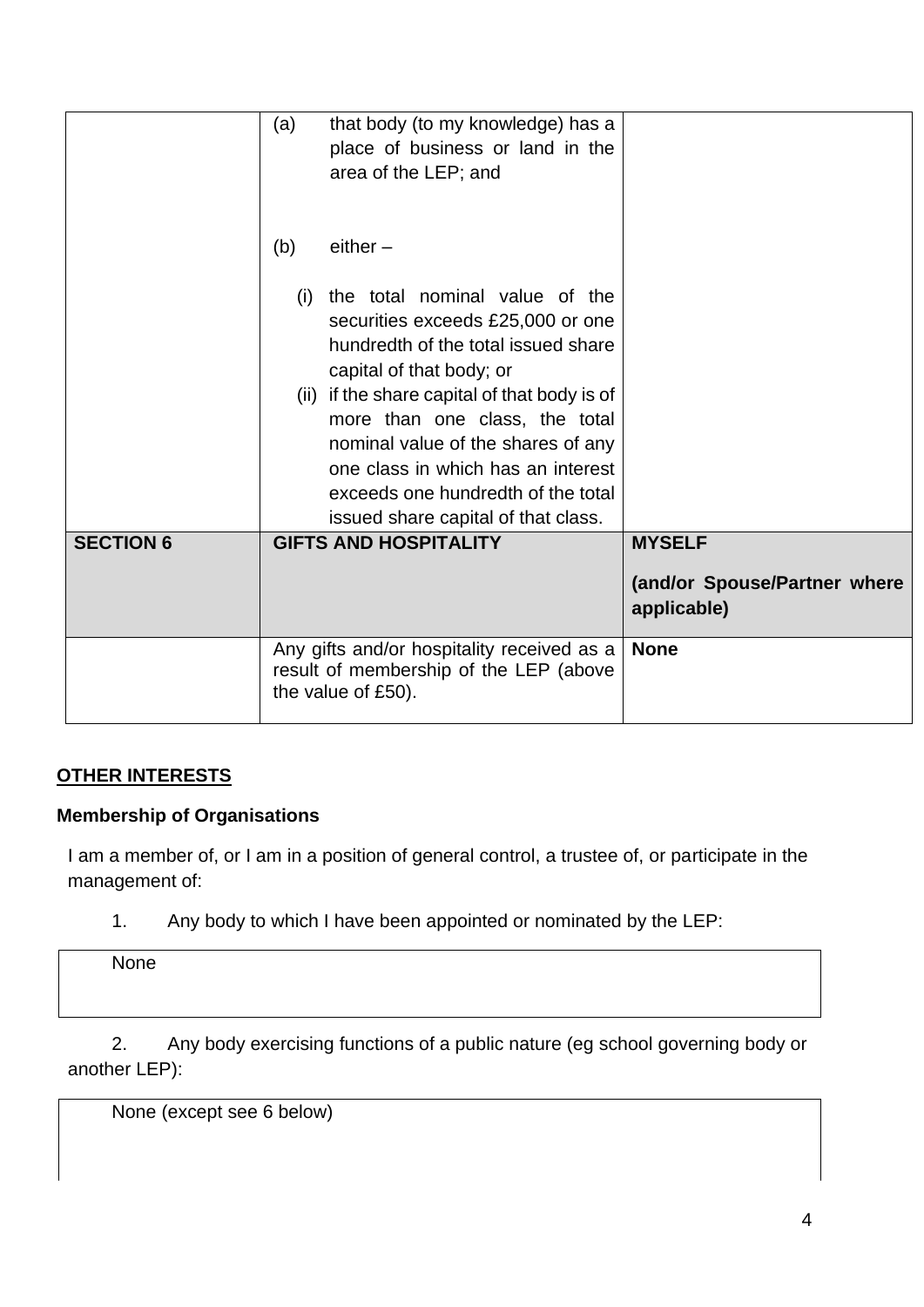3. Any body directed to charitable purposes:

None

4. Any body, one of whose principal purposes includes the influence of public opinion or policy (including any political party or trade union):

None

5. Any local authority (please state any interests you hold as LA leaders/cabinet members for LA land, resources and the LA's commercial interests):

None

6. Any other interest which I hold which might reasonably be likely to be perceived as affecting my conduct or influencing my actions in relation to my role.

Deputy Chair Hull CLLD LAG Board